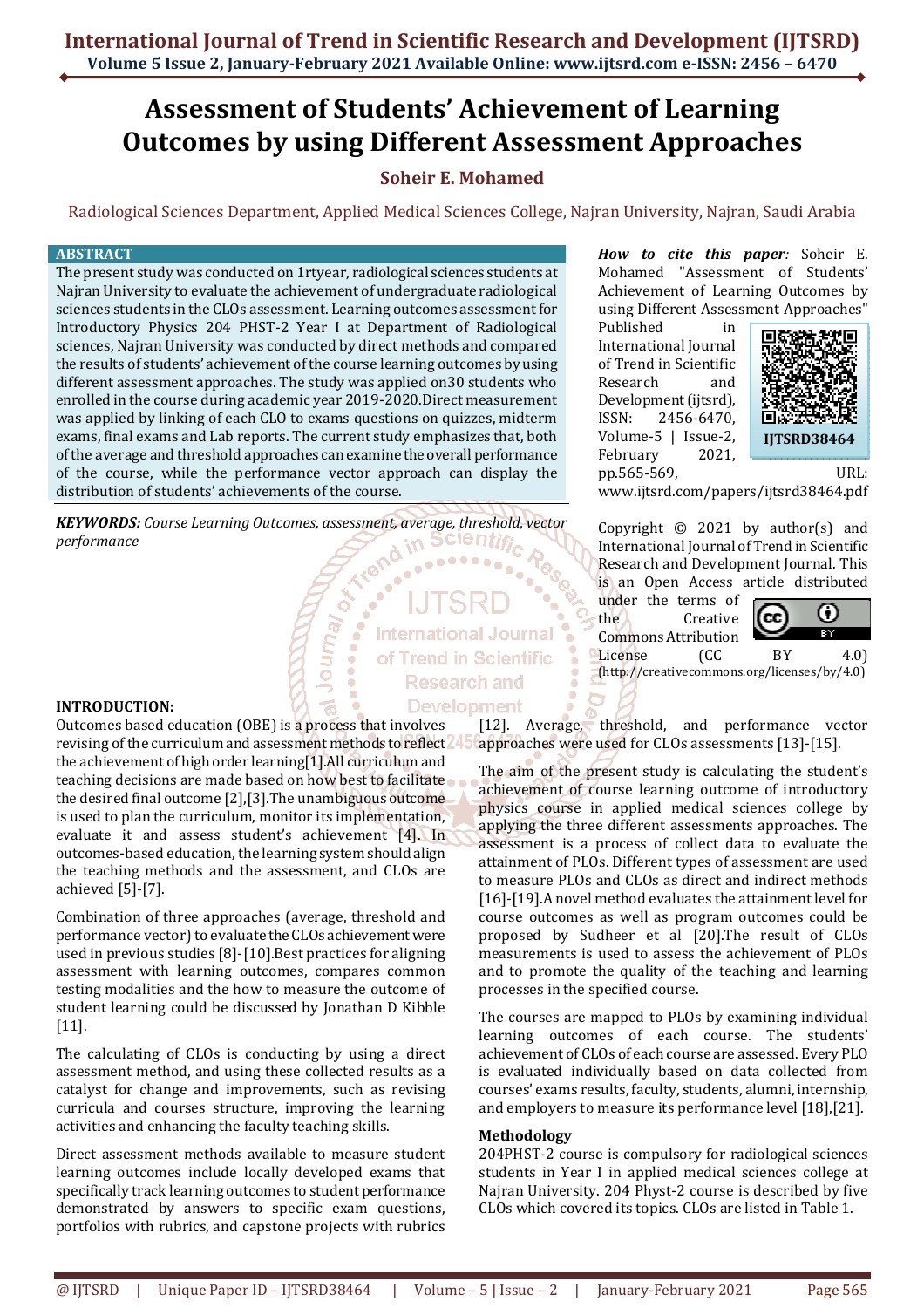**Table 1: CLOs statements** 

|                  | <b>Statement</b>                                                                 |  |  |  |  |  |
|------------------|----------------------------------------------------------------------------------|--|--|--|--|--|
| CLO1             | Identify the units and dimensions of the physical quantities.                    |  |  |  |  |  |
| CLO2             | Explain the fundamental principles of mechanics, dynamics, energy, and momentum. |  |  |  |  |  |
| CL <sub>03</sub> | Analyze the basic principles of electrical circuits and electromagnetic fields.  |  |  |  |  |  |
| CLO4             | Operate basic Laboratory equipment and collect data.                             |  |  |  |  |  |
| CLO5             | Use graphical models to analyze laboratory data.                                 |  |  |  |  |  |

Every CLO is assessed by at least by two assessment methods. The variation in the relative weight of each CLO is identified according to the weight of the topics covered by the CLO of the course. Data was collected on those assessments (exams, quizzes and lab reports) and analysed to evaluate the scores of students due to their achieving the CLOs. Three assessment approaches were applied to calculating CLOs of 204 PHST-2 course and the results of 30 enrolled students in that course were collected and analysed.

From the assessment results, many activities can be organized such as revising and improving the learning outcomes, developed the learning activities and resources as well as promote the faculty teaching skills [22]-[24].

The first assessment approach is the average approach, where the score average of students should exceed the success criteria, where the success criteria is (60%) that is according to Najran University examinations rules. The second assessment approach is the threshold approach, where the high number of the students should exceed the success criteria. In the current study, 100% of the students are expected to achieve **≥**60% for a specified assessment. The performance vector is the third approach, it is based on a performance assessment scoring rubric[13].The combination approaches of average, threshold, and performance vector was introduced in previous studies [13]-[15].The topics covered are mapped clearly to the CLOs, the assessments methods and the percentages of coverage of each topic are identified. The assessment methods for CLOs and their relative weights are presented in the following Table;

|                  | <b>Assessment methods</b> | <b>Relative weight</b> | <b>Total</b> |
|------------------|---------------------------|------------------------|--------------|
|                  | <b>Ouiz</b>               | 2.5                    |              |
| CLO1             | Midterm written exam      | 5                      | 17.5         |
|                  | Final written exam        | 10                     |              |
| CLO2             | Midterm written exam      | alen<br>15             | 15           |
|                  | Final written exame arch  | and<br>10              |              |
| CLO <sub>3</sub> | Developrhent<br>Quiz      | 2.5                    | 22.5         |
|                  | Final written exam        | 20                     |              |
| CL <sub>04</sub> | Midterm practical exam    | 6                      | 18           |
|                  | Final practical exam      | 12                     |              |
|                  | Midterm practical exam    | 4                      |              |
| CL <sub>05</sub> | Final practical exam      | 8                      | 17           |
|                  | Lab reports               | 5                      |              |
| Total            |                           | 100                    |              |

## **Table 2: The relative weight (%) for each CLO and assessment methods**

Assessment of the results are provided and actions to be taken are suggested[25].

At the end of the semester in which the course is taught the instructor should prepare the course report.

## **Results and Discussion**

A detailed analysis of students' achievement of CLOs based on the average approach of 204 PHST-2 course for students enrolled in academic year 2019-2020 was performed and is tabulated in Table 3.

The results in Table 3 show the achievement of CLOs based on the average approach, where the success criterion equal 60% as based in Najran University. It is shown from results in Table 3, the students achieved all CLOs of 204 PHST-2 course of first semester in academic year 2019-2020.

The students achieved CLO5 with the highest value, where they rated 71.796%, while CLO3 was achieved with the lowest value (61.937%).

Also, the students achieved CLO1, CLO2 and CLO3 with rate equal 66.420%, 67.384% and 67.149% respectively.

On the other hand, the analysis of achievement of CLOs based on the threshold approach of 204 PHST-2 course is tabulated in Table 4.

The analysis of achievement of CLOs based on the threshold approach of 204 PHST-2 course is tabulated in Table 4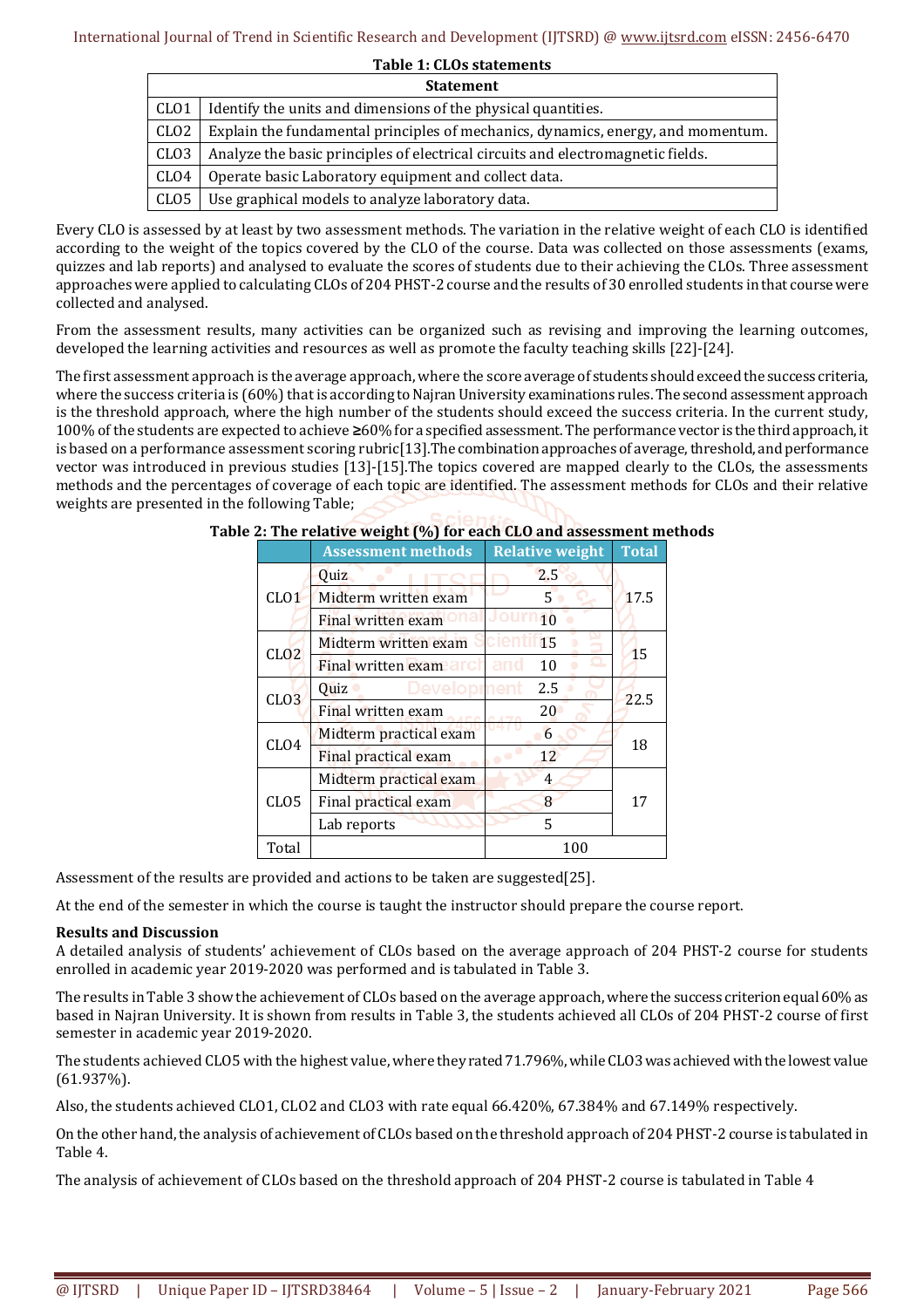|                  |       |        | Tuble of beauches achievement of choo based on the average approach |                                              |             |                                |                                             |        |
|------------------|-------|--------|---------------------------------------------------------------------|----------------------------------------------|-------------|--------------------------------|---------------------------------------------|--------|
|                  | Quiz1 | Quiz2  | <b>Midterm</b><br>(written exam)                                    | <b>Midterm</b><br><i>(practical</i><br>exam) | Lab Reports | <b>Final</b><br>(written exam) | <b>Final</b><br><b>(practical)</b><br>exam) | CLO(%) |
| CL <sub>01</sub> | 68.32 |        | 63.166                                                              |                                              |             | 67.775                         |                                             | 66.420 |
| CLO <sub>2</sub> |       |        | 63.733                                                              |                                              |             | 71.034                         |                                             | 67.384 |
| CLO <sub>3</sub> |       | 65.332 |                                                                     |                                              |             | 58.542                         |                                             | 61.937 |
| CL <sub>04</sub> |       |        |                                                                     | 56.527                                       |             |                                | 77.7708                                     | 67.149 |
| CLO <sub>5</sub> |       |        |                                                                     | 62.917                                       | 73.833      |                                | 78.637                                      | 71.796 |

### **Table 3: Students achievement of CLOs based on the average approach**

## **Table 4: Students achievement CLOs based on the threshold approach**

|                  | Percentage of Students Who Exceed the Threshold Value of 60% |        |                                  |                                               |             |                                |                                     |         |  |  |  |  |
|------------------|--------------------------------------------------------------|--------|----------------------------------|-----------------------------------------------|-------------|--------------------------------|-------------------------------------|---------|--|--|--|--|
|                  | Quiz1                                                        | Quiz2  | <b>Midterm</b><br>(written exam) | <b>Midterm</b><br><i>(practical)</i><br>exam) | Lab Reports | <b>Final</b><br>(written exam) | <b>Final</b><br>(practical<br>exam) | CLO (%) |  |  |  |  |
| CL <sub>01</sub> | 60.0                                                         |        | 46.666                           |                                               |             | 83.33                          |                                     | 63.332  |  |  |  |  |
| CLO <sub>2</sub> |                                                              |        | 60.0                             |                                               |             | 66.66                          |                                     | 63.33   |  |  |  |  |
| CL <sub>03</sub> |                                                              | 53.333 |                                  |                                               |             | 60.0                           |                                     | 56.667  |  |  |  |  |
| CLO4             |                                                              |        |                                  | 66.666                                        |             |                                | 80                                  | 73.33   |  |  |  |  |
| CLO <sub>5</sub> |                                                              |        |                                  | 60.0                                          | 73.333      |                                | 90.0                                | 74.443  |  |  |  |  |

Table 4 shows the results of achievement of CLOs based on the threshold approach; the students achieved all the CLOs of 204 PHST-2 course expect CLO3. The students achieved CLO5 with the highest value, where they recorded 74.443%.While CLO3 was achieved with the lowest value equal56.667%. In addition, the students achieved CLO1, CLO2 and CLO4 with rates equal 63.332 %, 63.33 %and 73.33 %respectively. According to the obtained results, the achievement of CLO3 did not reach the target value and it needs action plan for improvement.

The analysis of achievement of CLOs based on the vector performance approach of 204 PHST-2 course is tabulated in Table 5.

# **Table 5: Students achievement CLOs based on the vector performance approach**

| Number and percentage of Students Based on the Performance Level |              |               |              |               |     |               |            |               |  |  |
|------------------------------------------------------------------|--------------|---------------|--------------|---------------|-----|---------------|------------|---------------|--|--|
|                                                                  | $E \ge 80\%$ |               | $M \ge 70\%$ |               |     | $A \geq 60\%$ | $U < 60\%$ |               |  |  |
|                                                                  | No.          | $\frac{0}{0}$ | No.          | $\frac{0}{0}$ | No. | $\frac{0}{0}$ | No.        | $\frac{0}{0}$ |  |  |
| CL <sub>01</sub>                                                 | 4            | 13.333        | $15 -$       | 50.0          | 25  | 83.333        | 5          | 16.666        |  |  |
| CL <sub>02</sub>                                                 |              | 23.33         | 16           | 53.33         | 25  | 83.333        |            | 16.666        |  |  |
| CL <sub>03</sub>                                                 | 4            | 13.333        | 11           | 36.666        | 20  | 66.66         | 10         | 33.333        |  |  |
| CL <sub>04</sub>                                                 | 6            | 20.00         | 19           | 63.33         | 25  | 83.333        | 5          | 16.666        |  |  |
| CL <sub>05</sub>                                                 | 12           | 40            | 19           | 63.333        | 26  | 86.66         |            | 13.333        |  |  |

Table 5 display the results of achievement of CLOs based on the performance vector approach.

The results show that, the students achieved CLO5 with highest value compared to the other CLOs, where 12 students achieved CLO5 with rate equal ≥80%. So, the percentage of students who join to excellent category is 40 %.

In addition, according to the students' achievement result of CLO5, only 4 students belong to unsatisfactory categorywith rate equal 13.33 %.

CLO2 rated the second score of achievement, where the number of students in excellent category is 7 students. They joined to the excellent category with rate equal 23.33 %, while the number of unsatisfactory students is 5 with rate equal 16.66%.

CLO4 is achieved by 6 students in excellent category with rate equal 20%, while 5 students joined to the unsatisfactory category with rate equal 16.66%.

CLO1 and CLO3 are achieved by 4 students in excellent category with rate equal 13.13% per each. But, 5 students joined to the unsatisfactory category with rate equals 16.66% for CLO1, while the ratio of unsatisfactory students is doubled to reach 33.33% for CLO3.As mentioned earlier, CLO1 and CLO3 were achieved with an equal number of excellentstudents, but the different number of unsatisfactory students. Where the highest number ofunsatisfactory students was related to CLO2.

All the collected results of CLOs assessment are grouped and tabulated in a table 6 and presented in Course Report (Course Performance Report) [13]-[15].

|                  | Table 6: Course Performance Report |                           |    |                                 |    |    |            |                       |  |  |  |
|------------------|------------------------------------|---------------------------|----|---------------------------------|----|----|------------|-----------------------|--|--|--|
|                  | CLO(%)                             | CLO(%)                    |    | <b>CLO % Performance Vector</b> |    |    |            | <b>CLO Attainment</b> |  |  |  |
|                  | Average approach                   | <b>Threshold approach</b> | E  | A                               | M  |    | <b>Met</b> | <b>NOT Met</b>        |  |  |  |
| CL <sub>01</sub> | 66.420                             | 63.332                    |    | 15                              | 25 |    |            |                       |  |  |  |
| CL <sub>02</sub> | 67.384                             | 63.33                     |    | 16                              | 25 |    |            |                       |  |  |  |
| CL <sub>03</sub> | 61.937                             | 56.667                    | 4  |                                 | 20 | 10 |            |                       |  |  |  |
| CL <sub>04</sub> | 67.149                             | 73.33                     | h  | 19                              | 25 |    |            |                       |  |  |  |
| CL <sub>05</sub> | 71.796                             | 74.443                    | 12 |                                 | 26 |    |            |                       |  |  |  |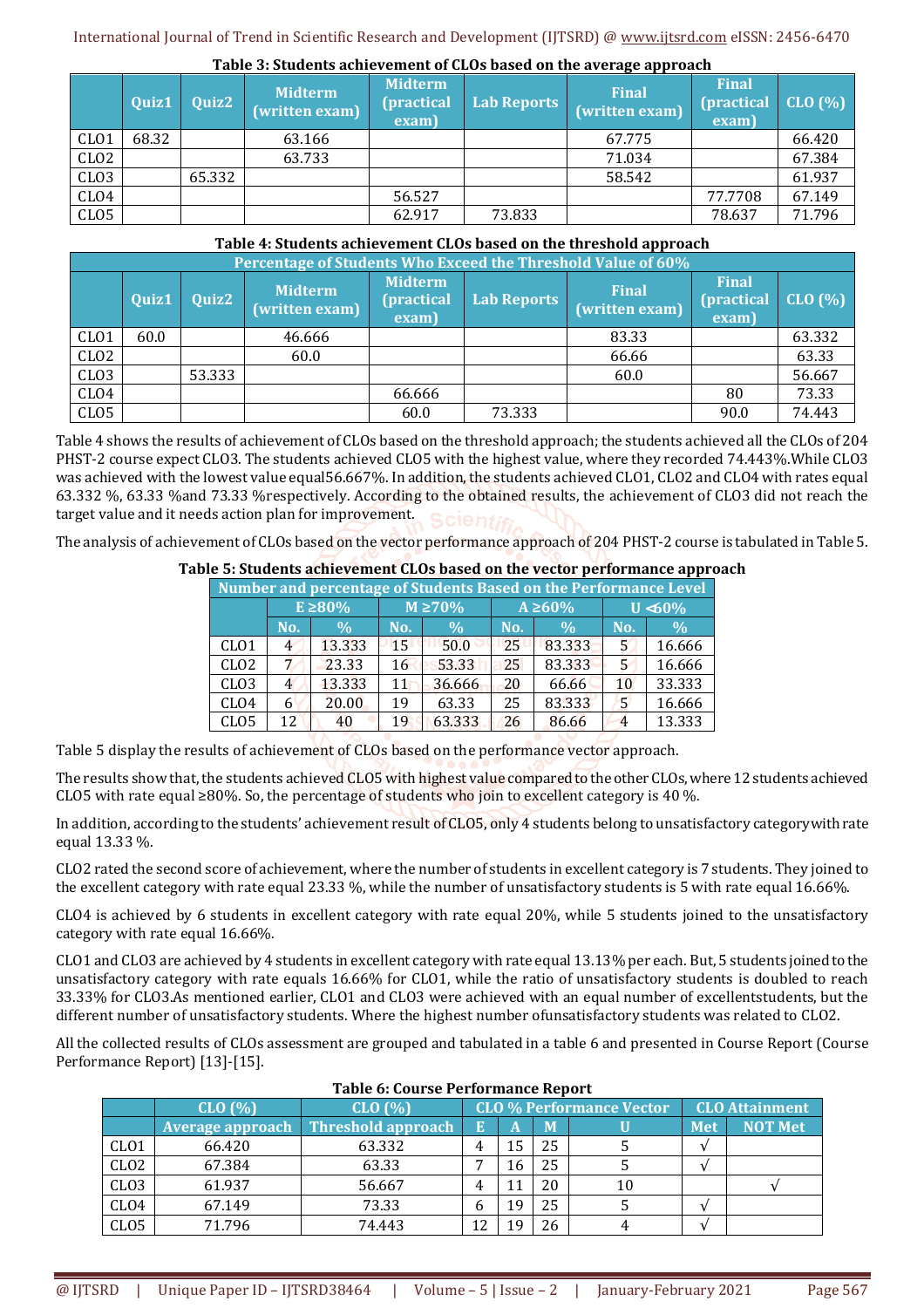#### International Journal of Trend in Scientific Research and Development (IJTSRD) @ www.ijtsrd.com eISSN: 2456-6470

Based on the obtained results, if a CLO average or threshold score was above the success criteria, and the number of unsatisfactory students was less than 20%, the CLO is achieved and it is met the requirement of the CLO [13].

But a CLO average and threshold below the success criteria or the number of students with unsatisfactory level are more than 20%, the CLO is not achieved and it is not met the requirement of the CLO. Accordingly, the CLO needs action plan for improvement [13].

Table 6 compares the values of CLOs assessment of 204 PHST-2 course. From the findings of Table 6, it is clear that CLO5 rated the highest values comparing to the other CLOs by using the three approaches, where CLO5 recorded 71.796 %, 74.443% for average and threshold approaches, respectively. And it achieved highest number of students (12) in excellent category (40%), and lowest number of unsatisfactory students (4) with percentage equal 13.33%.

On the contrary, CLO3 rated the lowest values comparing to the other CLOs by using the three methods, where it recorded 61.937%, 56.667 % for average and threshold methods respectively. And it achieved highest number of students in unsatisfactory category 10 with percentage equals 33.333%.

The students' achievement of CLO1 recorded 66.420%, Lein 63.332 % for average and threshold approach respectively. And it achieved 4 students in excellent category with rate equals 31.33% and number of unsatisfactory students is equal 5 with percentage 16.66%. The students' achievement of CLO2 recorded 67.384%, 63.33% for average and threshold method respectively.

And it achieved 7 students in excellent category, represented 23.333% and 5 unsatisfactory students with percentage 16.66%. The results of assessment of CLO4 recorded 67.149 % and 73.33% for average and threshold method respectively. And it achieved 6 students in excellent category, represented 20% and 5 unsatisfactory students with percentage 16.66%.

Finally, the above results indicate that CLO3 needs action plan for improvement to closing the loop, this process is used to improve the teaching and learning quality at course and program levels.

## **Conclusion**

Overall, different assessment approaches were carried out to assess the CLOs of 204 PHST-2 course as compulsory course for radiological sciences students in Year I, and have been successfully implemented in first semester in 2019-2020. The obtained results show that the different approaches of assessment of CLOs have almost consistent results for each CLO.

In general, the difference in the achievement value of every CLO by using average and threshold approaches for this course lies between 2.6 – 6.2%.

The present study agrees with Nurakmal Ahmad et. al [15] and Alzubaidi et. al [13], where the three different approaches can assess the achievement of the CLOs through the direct assessment methods of CLOs. Also, the average and threshold approaches can identify a limitation rate to assess the CLOs achievement. Both the average and threshold approaches can examine the overall performance of the course, while the performance vector approach can display the distribution of students' achievements.

The findings from this study are based on a comparison between the collected data of CLOs achievement by using different assessment approaches. And the results are enhancing faculty skills on teaching and learning processes and the assessment experience.

## **Ethical Approval**

After approval of the research proposal by the deanship of scientific research, it was reviewed by Najran University ethical review panel. A formal approval to carry out the study was obtained from the Dean of Applied Medical Sciences College to conduct the study after an explanation of its objectives. Informed consent was taken from each student. All data was confidential and used for the research purpose only.

## **Acknowledgments**

The authors would like to express their gratitude to the Ministry of Education and the Deanship of Scientific Research, Najran University, Kingdom of Saudi Arabia for their financial and technical support.

## **References**

- [1] Tucker, B. 2004. Literature Review: Outcomesfocused Education in Universities. Learning Support Network, Cambridge University. Retrieved October 19, 2004.
	- Spady, W. Organizing for results: the basis of authentic restructuring and reform. Educational Leadership. Vol. 46, No. 2 4–8, 1988.
- [3] Spady, W. Outcome-based Education. Belconnen, ACT: Australian Curriculum Studies Association, 1993.
- [4] R. Eldeeb and N. Shatakumari Outcome Based Education (OBE) - Trend Review, IOSR Journal of Research & Method in Education Volume 1, Issue 2 PP 09-11, 2013.
- [5] Crespo, R. M., Najjar, J., Derntl, M., Leony, D., Neumann, S., Oberhuemer, P., Totschnig, M., Simon, B., Gutierrez, I.&Kloos, C. D. Aligning assessment with learning outcomes in outcome-based education. IEE Education Engineering 2010, Madrid Spain, 1239- 1246, 2010.
- [6] Biggs, J. B. and Tang, C. S. Teaching for quality learning at university: What the student does, e-Book 3rd edition, McGraw-Hill, 2007.
- [7] Blanford, D., & Hwang, D, Five easy but effective assessment methods. SIGCSE'03 Proceedings of the 34th SIGCSE technical symposium on Computer science education, 35, 41-44, 2003.
- [8] Mustaffa, N.A., Zulkifliand, M. and Murat, R.I.Z., Measuring course learning outcome for large class of introductory statistics course. Inter. J. of Innovative Technol. and Exploring Engng., 8, 7, 382-388, 2019.
- [9] Alzubaidi, L, Measurement of course learning outcomes for data structure using the combination approach. Inter. J. of Computer Science and Network Security, 16, 1, 57-61, 2016.
- [10] Alzubaidi, L., Jabur, I. and Alzubaidi, R., Course assessment tool using the combination approach. Proc. World Congr. on Engng. And Computer Science, San Francisco, USA, 81-85, 2015.